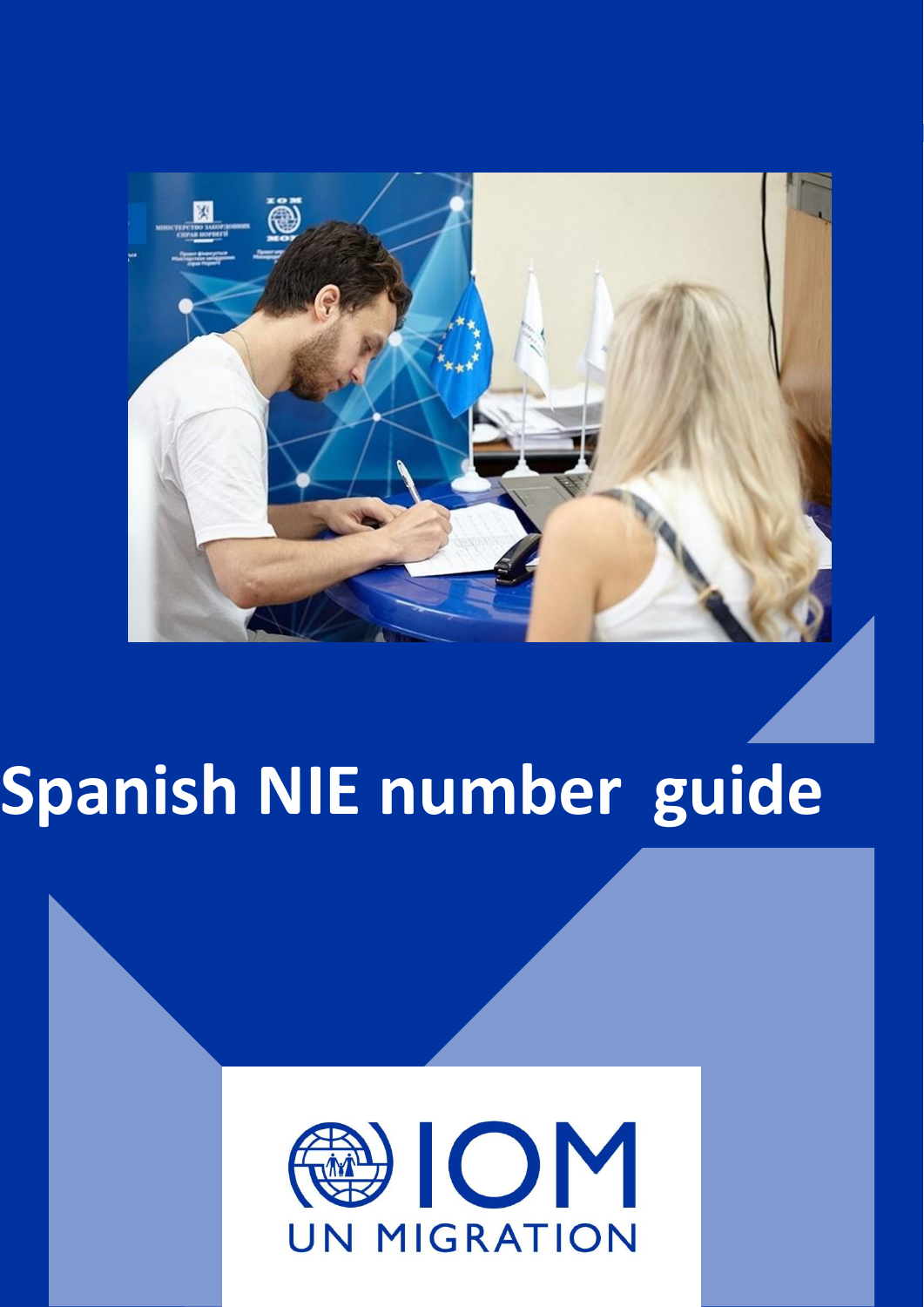What is a Spanish N.I.E. Number?

N.I.E. is an abbreviation for Número de Identidad de Extranjeros, which translates as Identification Number for Foreigners.

The NIE is your all-purpose identification number in Spain. You need it for everything that involves an official process in Spain. For example, you will need a NIE number to buy a property, buy a car, or get connected to utilities.

### Who needs a NIE in Spain?

- 1. Any foreign national who becomes resident for tax purposes in Spainneeds an NIE numberin Spain.
	- 2. Any non-resident foreign national who buys property in Spain.
	- 3. Anyone who wants to work in Spain or start a business in Spain.

How do you apply for a NIE number?

There are three ways to apply for a Spanish NIE number:

1. Apply in person in Spain.

- 2. Apply in person via a Spanish consulate abroad.
	- 3. Apply through a representative in Spain.

## 1.- APPLYING PERSONALLY IN SPAIN

You have to go to one of the immigration offices (oficinas de extranjeros) that are usually found in designated police stations (comisaría de policía).Ifthere is no immigration office in your area, then it should be possible tomake your application at a national police station. Using this link you can book an appointment to obtain your NIE.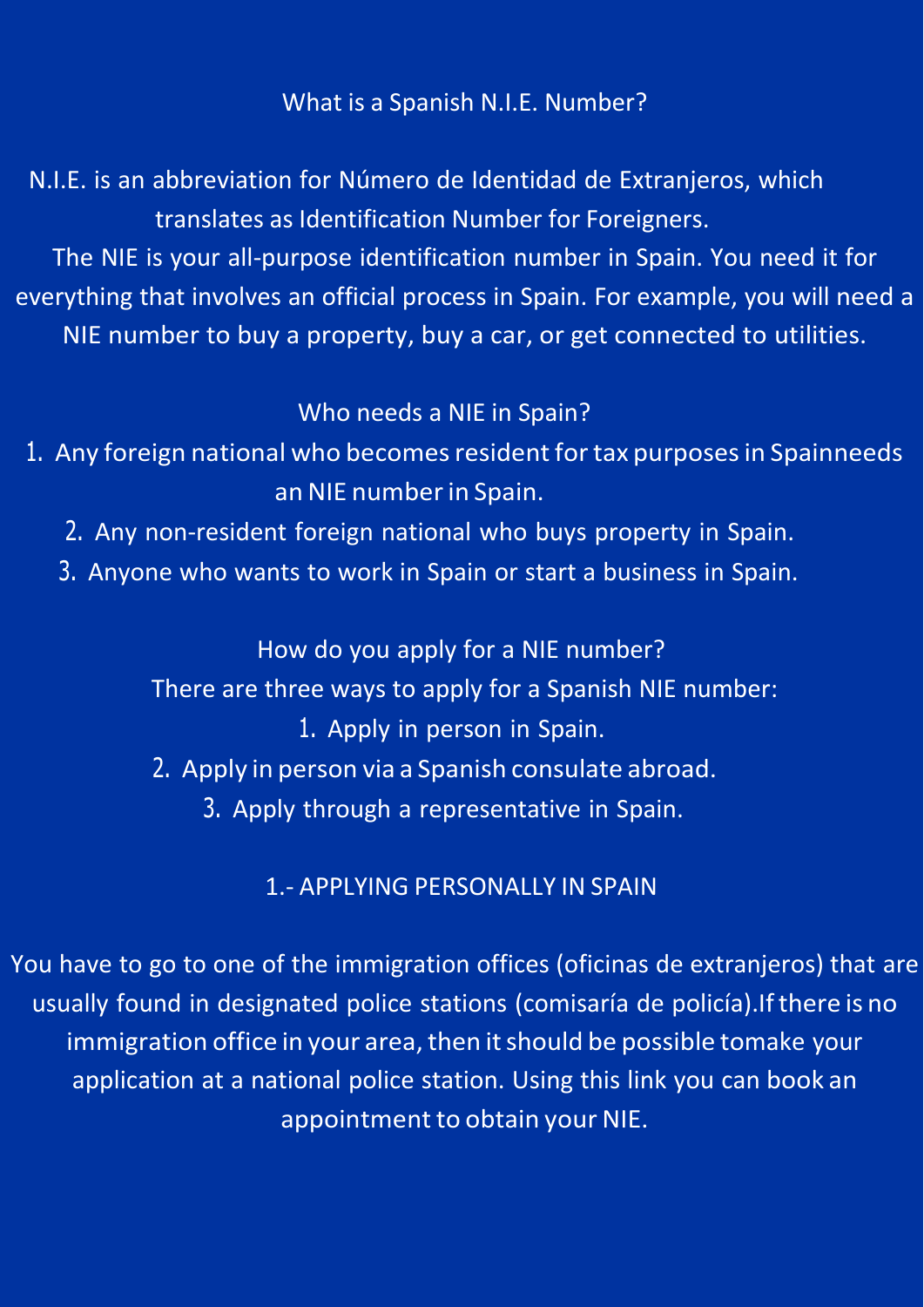## You will need the following Documents[:EX-](https://sede.policia.gob.es/portalCiudadano/extranjeria/EX15.pdf)15 [application](https://sede.policia.gob.es/portalCiudadano/extranjeria/EX15.pdf) form.

- British nationals and other non-EU nationals: Your passport and a photocopyof your  $\bullet$ entire passport (all pages), plus proof of your legal entry in Spain (forinstance a landing card, flight tickets, boarding passes, etc).
- 790 payment form. Please complete and print the online form, then pay the tax(9,84  $\epsilon$  $\bullet$ -January 2022) at a bank before your appointment
- An original document (plus a photocopy) that justifies your reason for applyingfor an  $\bullet$ NIE number, such as a private purchase contract for a property, depositcontract, or a mortgage approval, etc.

After you have submitted your NIE application you will be given an official receipt and a time/date after which you can return to collect your NIE document. In someplaces you can collect your NIE number immediately, in other places it might be a couple of days later, or a couple of weeks – the police officer will tell you.

You do not have to collect your NIE in person – anyone can collect it for you if theyhave the official receipt or resguardo you were given when you submitted your application.

2.- APPLYING FOR NIE NUMBER IN PERSON VIA A SPANISH CONSULATE ABROAD You can also apply for an NIE from any of the Spanish consulates around theworld. If you are going to apply in the Spanish Consulates in the UK, you can obtain an appointment sending an email to London: [cog.londres.leg@maec.es,](mailto:cog.londres.leg@maec.es) Edinburg: [cog.edimburgo@maec.es](mailto:cog.edimburgo@maec.es) and Manchester: [cog.manchester@maec.es](mailto:cog.manchester@maec.es)

Prepare the necessary documentation[:EX-](https://sede.policia.gob.es/portalCiudadano/extranjeria/EX15.pdf)

 $\bullet$ 

 $\bullet$ 

- 15 [application](https://sede.policia.gob.es/portalCiudadano/extranjeria/EX15.pdf) form
- British and other Non-EU nationals: Your passport and a photocopy of yourentire  $\bullet$ passport.
- 2 copies of the appropriate application form (EX-15) duly completed but NOTSIGNED  $\bullet$ as you will need to sign it in the presence of a consular official. The Spanish consulate will not be able to provide you with this form so you must obtain it beforehand.